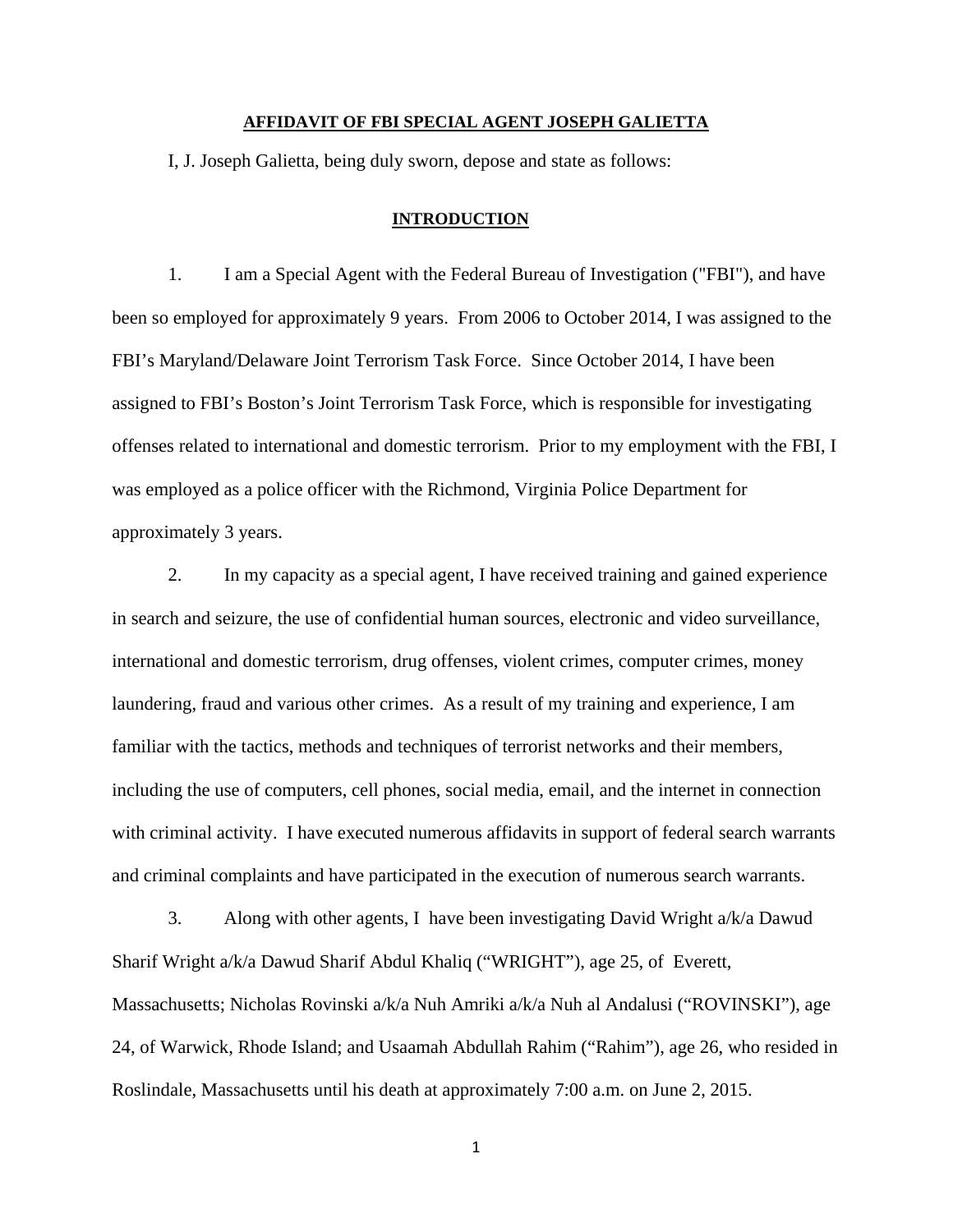WRIGHT and Rahim were related; Rahim was WRIGHT's uncle. I have personally participated in this investigation. The information in this affidavit is based upon my training and experience, my personal knowledge of this investigation, and information provided to me by other agents and law enforcement officials who have assisted in this investigation and have experience investigating international terrorism matters. This affidavit is submitted for the limited purpose of establishing probable cause in support of the issuance of a criminal complaint and arrest warrant. Therefore, it does not set forth each and every fact that I have learned during the course of this investigation. All conversations and statements described in this affidavit are related in substance and in part only unless otherwise indicated. All references to transcript excerpts from recorded conversations are from preliminary transcripts of those conversations.

4. I am submitting this affidavit in support of a criminal complaint charging WRIGHT and ROVINSKI with knowingly conspiring to provide material support and resources to a foreign terrorist organization in violation of 18 U.S.C. § 2339B.

5. As described in detail below, I have probable cause to believe, and do in fact believe, that beginning on a date unknown but not later than in or about May 2015 and continuing to June 2, 2015, WRIGHT and ROVINSKI did knowingly conspire with each other, with Rahim, and with unknown conspirators to provide material support and resources (as that term is defined in 18 U.S.C. §2339A(b)(1)), to wit, personnel and services to a foreign terrorist organization, namely the Islamic State of Iraq and the Levant ("ISIL"), which has been designated by the Secretary of State as a foreign terrorist organization pursuant to Section 219 of the Immigration and Nationality Act.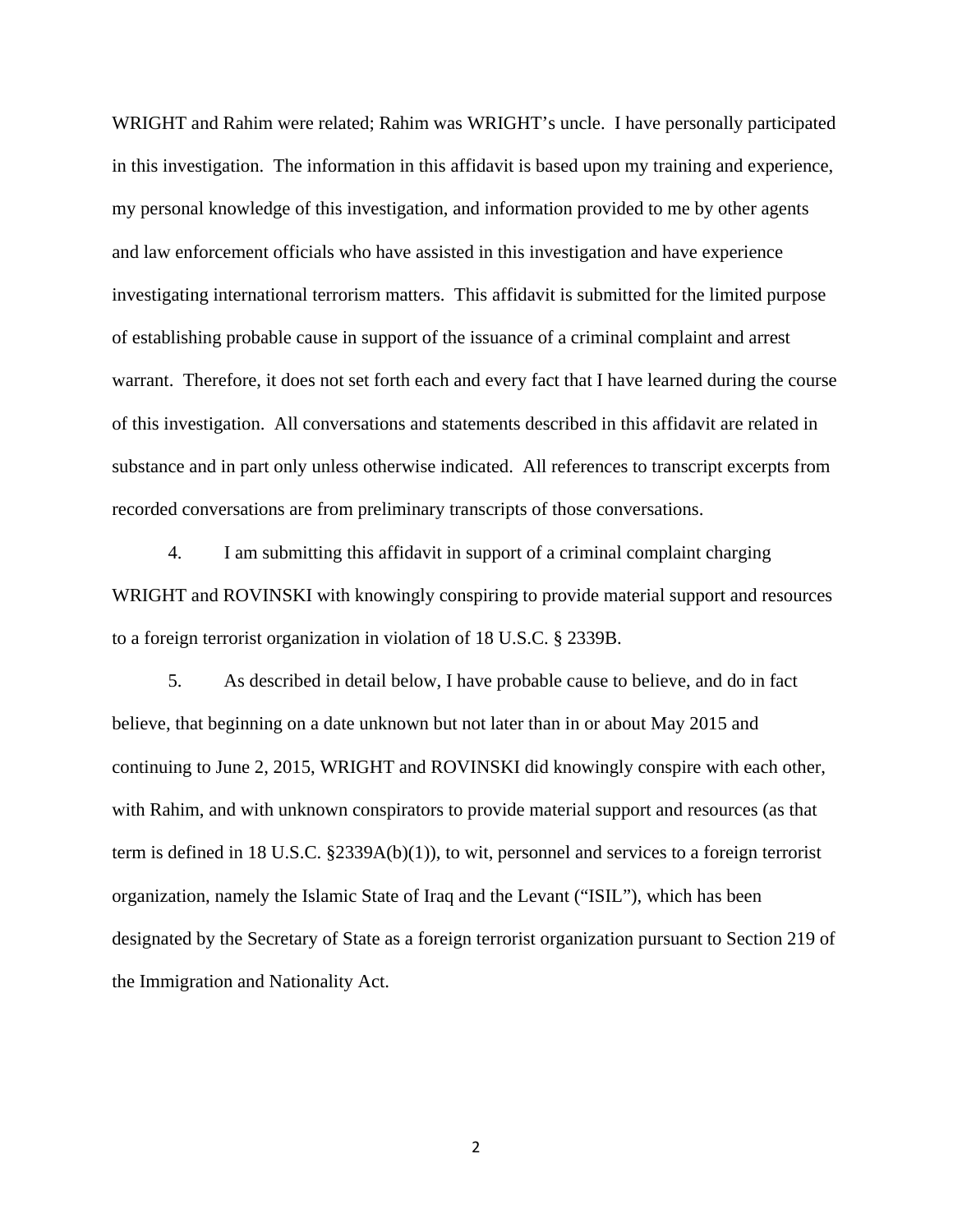## **RELEVANT LEGAL AUTHORITY**

6. Title 18, United States Code, Section 2339B makes it illegal for anyone to conspire to provide material support or resources to a designated foreign terrorist organization. For purposes of Sections 2339B, "material support or resources" is defined as:

any property, tangible or intangible, or service, including currency, monetary instruments or financial services, lodging, training, expert advice or assistance, safehouses, false documentation or identification, communications equipment, facilities, weapons, lethal substances, explosives, personnel (1 or more individuals who may be or include oneself) and transportation, except medicine or religious materials

18 U.S.C. §2339A(b)(1).

# **SUMMARY OF INVESTIGATION**

7. As discussed below, this investigation has revealed that, beginning at a date unknown but no later than May 2015, WRIGHT, ROVINSKI, and Rahim conspired to commit attacks and kill persons inside the United States, which they believed would support ISIL's objectives.

8. In furtherance of that plan, WRIGHT and Rahim conspired to attack and behead a person referred to herein as Intended Victim-1, a resident of New York, who had organized a conference in Garland, Texas on May 3, 2015, featuring cartoons depicting the Islamic Prophet Muhammad. Physical depictions of Prophet Muhammad are regarded as deeply offensive by ISIL. The conference was attacked by two men, and a security guard was wounded before law enforcement shot and killed the attackers. Two days later, on May 5, 2015, ISIL publicly condemned Intended Victim-1 and called for her "slaughter." Between May 25 and May 27, 2015, Rahim ordered from Amazon.com a total of three large fighting knives, all of which were delivered to Rahim's residence between May 27 and May 30, 2015. On May 26, 2015, in a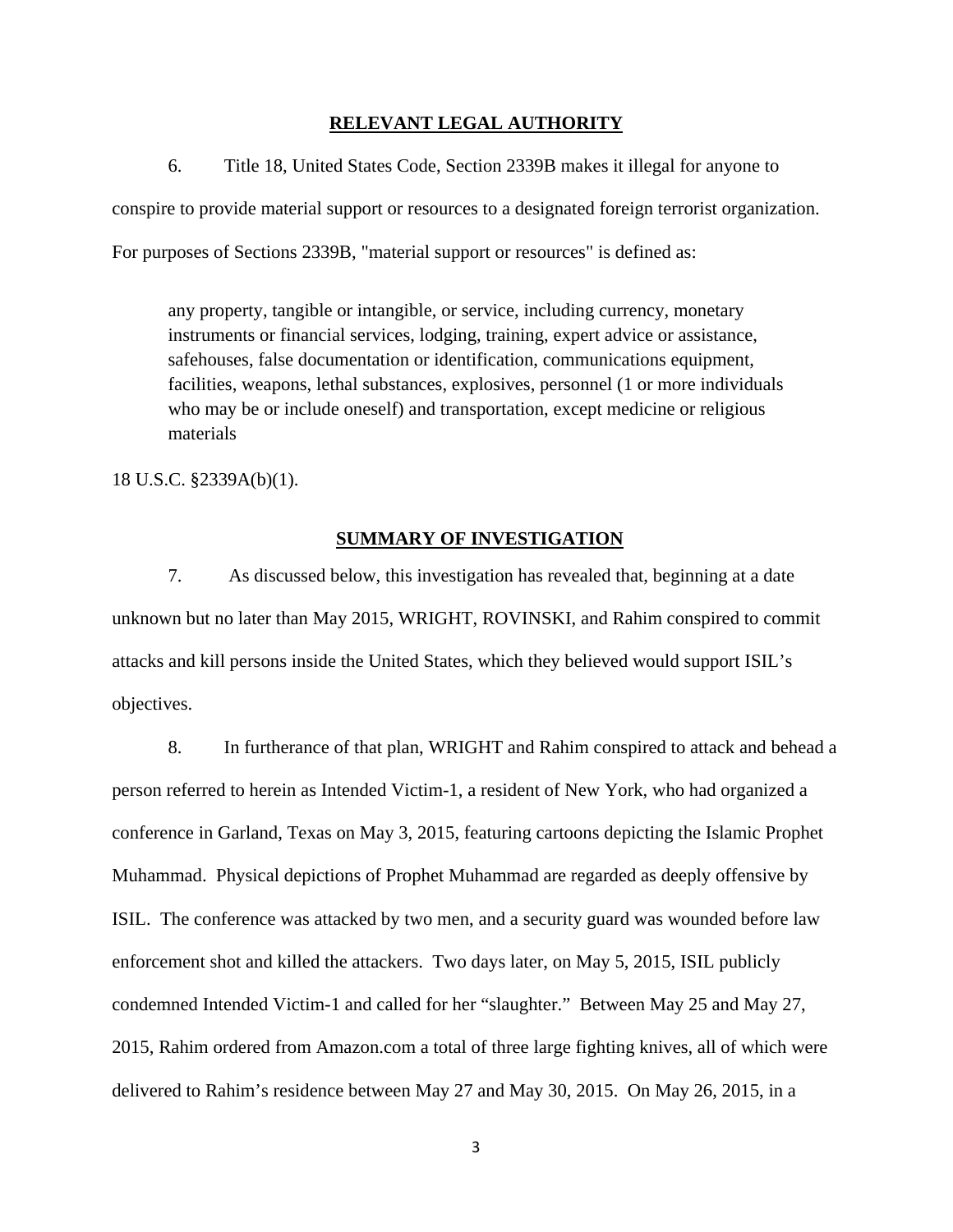lawfully recorded conversation, WRIGHT and Rahim spoke guardedly about Rahim's receipt of the first of the knives, spoke derisively about Intended Victim-1 as a person who had insulted the Prophet, and laughed heartily at an apparent reference to beheading. After additional guarded communications between WRIGHT and ROVINSKI setting up a meeting, WRIGHT and Rahim drove to Rhode Island early on Sunday, May 31, 2015, picking up ROVINSKI at his residence in Warwick, Rhode Island, and driving to a Warwick beach. In an apparent effort to ensure that their conversations would not be overheard, they spoke for more than two hours on a damp, deserted beach. Both WRIGHT and ROVINSKI later independently admitted to law enforcement agents that, at the meeting on the beach, they discussed plans to behead Intended Victim-1. (See ¶¶ 42-49, below). WRIGHT and Rahim then drove ROVINSKI home and returned to the Boston area.

 9. At approximately 5:00 a.m. on Tuesday, June 2, 2015, Rahim called WRIGHT and advised him, in another guarded conversation, that he had changed plans and that he no longer planned to conduct the attack in New York. Rahim advised that he wished to "meet Allah" sooner and to "leave his worldly life." Rahim advised WRIGHT that, instead, he intended to attack "those boys in blue" (meaning police officers) locally in Massachusetts either that day or the next day. WRIGHT encouraged Rahim to be steadfast in his intentions, noting that "this is what we all have spoken about, it's been a year, it's been almost a year since I first brought it to your attention, and since it first was brought to my attention." In the course of this conversation, Rahim made several statements indicating his awareness that he might die during the attack. WRIGHT urged him to first wipe his laptop computer and to destroy his phone so that they could not be searched by law enforcement, and urged him to make a will. When law enforcement later executed a search warrant at Rahim's home, they found a handwritten will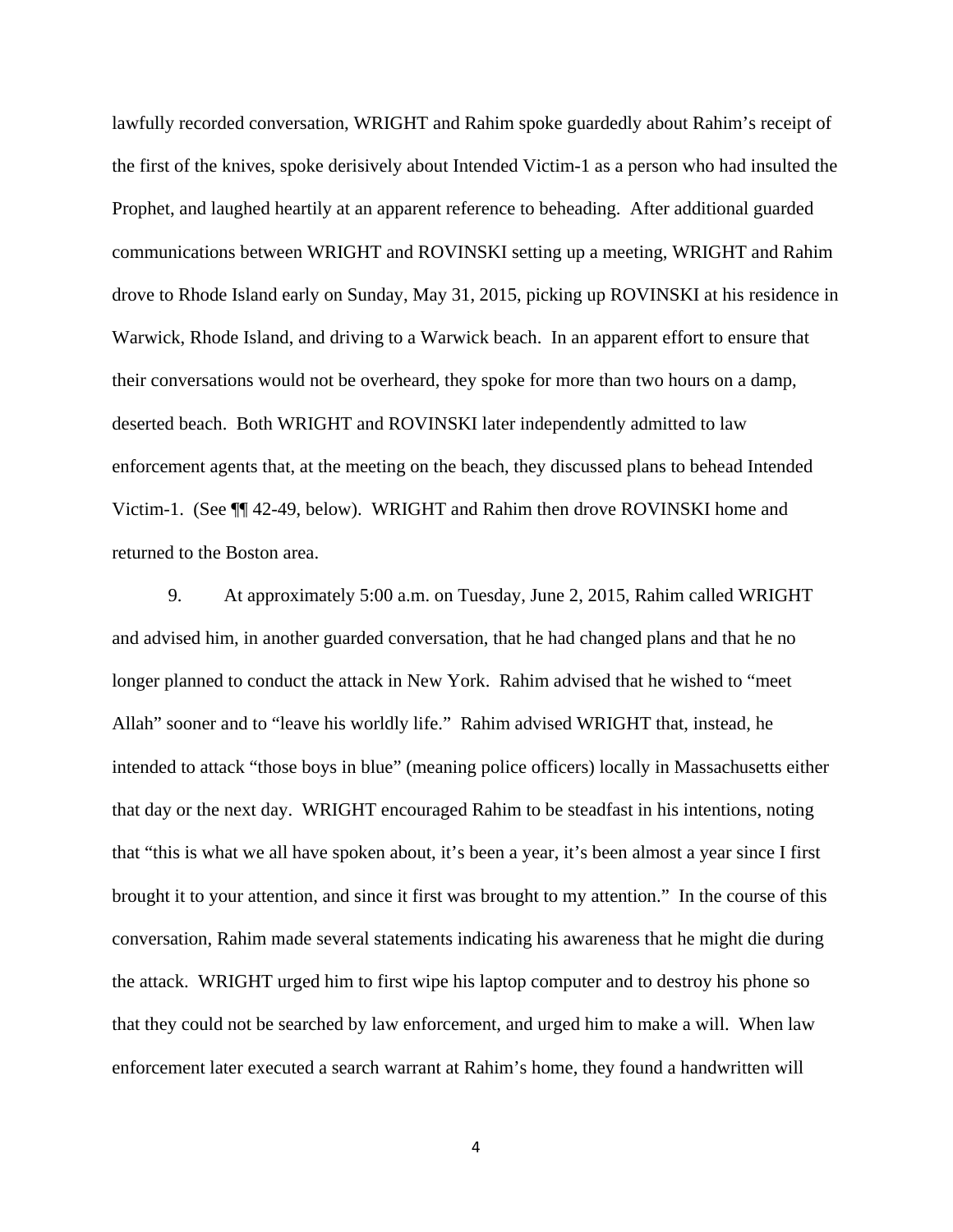signed by Rahim on a desk in the living room and in Rahim's bedroom, they found a running laptop computer, which was in the process of re-installing software that would overwrite the contents of Rahim's computer once completed.

 10. Shortly after this conversation, on June 2, 2015, Rahim was on a public parking lot in Roslindale, when he was approached by Boston Police Officers and FBI Special Agents. Rahim took out one of the knives he had purchased from Amazon.com when he saw the officers and agents. The officers told Rahim to drop his weapon and Rahim responded, "you drop yours." Rahim then moved towards the officers and agents while brandishing his weapon, and he was shot by law enforcement.

## **A. Background: The Islamic State of Iraq and the Levant**

 11. On October 15, 2004, the United States Secretary of State designated al-Qa'ida in Iraq, then known as Jam'at al Tawhid wa'al-Jihad, as a Foreign Terrorist Organization under Section 219 of the Immigration and Nationality Act and as a Specially Designated Global Terrorist under section 1(b) of Executive Order 13224. On May 15, 2014, the United States Secretary of State formally amended the existing designation of al-Qa'ida in Iraq as a Foreign Terrorist Organization to add the alias Islamic State of Iraq and the Levant as its primary name. The Secretary also added the following aliases to the ISIL listing: the Islamic State of Iraq and al-Sham (ISIS), the Islamic State of Iraq and Syria (ISIS), ad-Dawla al-Islamiyya fi al-'Iraq wash-Sham, Daesh, Dawla al Islamiya, and Al-Furqan Establishment for Media Production (all collectively referred to herein as "ISIL"). In June 2014, ISIL renamed itself the "Islamic State" and has declared the establishment of a "Caliphate," which is an Islamic state led by a group of religious authorities under a supreme leader, the Caliph. The term "Islamic State" has been widely condemned, with the United Nations, various governments, and mainstream Muslim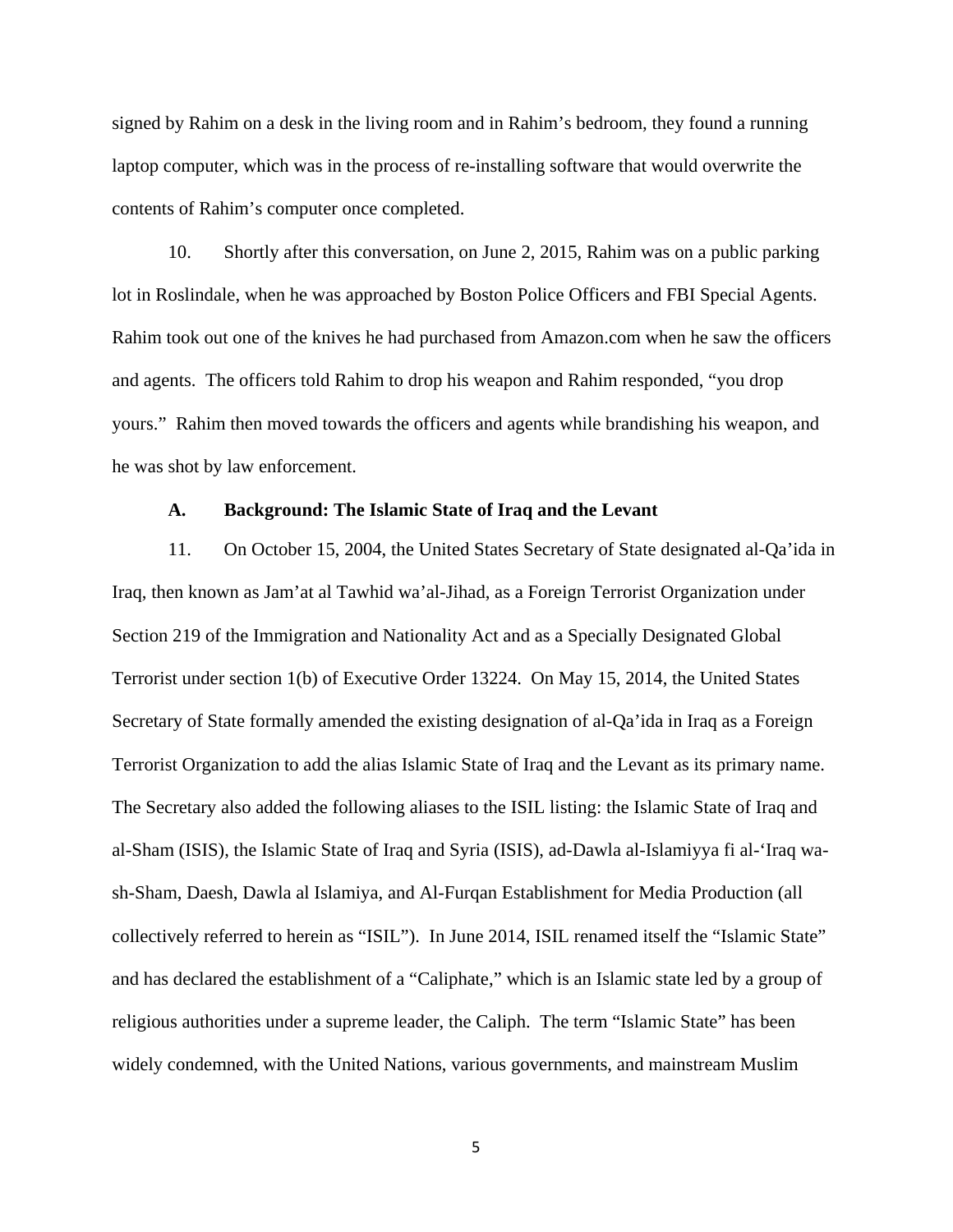groups refusing to use the term. The United States government continues to refer to the group officially as ISIL.

 12. The State Department has reported that, among other things, ISIL has committed systematic abuses of human rights and violations of international law, including indiscriminate killing and deliberate targeting of civilians, mass executions and extrajudicial killings, persecution of individuals and communities on the basis of their identity, kidnapping of civilians, forced displacement of Shia communities and minority groups, killing and maiming of children, rape, and other forms of sexual violence. According to the State Department, ISIL has recruited thousands of foreign fighters to Iraq and Syria from across the globe and has leveraged technology to spread its violent extremist ideology and to incite others to commit terrorist acts.

 13. Beginning in 2014, using social media, ISIL has called for attacks against citizens—civilian and military—of the countries participating in the United States-led coalition against ISIL. For instance, on September 21, 2014, ISIL released a speech of Abu Muhammed Al-Adnani, a senior leader and official spokesman of ISIL. In this speech, entitled, "Indeed Your Lord is Ever Watchful," Al-Adnani calls on Muslims who support ISIL from around the world to "defend the Islamic State" and to "rise and defend your state from your place where you may be." Additionally, over the last year, ISIL has been distributing beheading videos to demonstrate, among other things, a method of killing people who are believed to be nonbelievers, or infidels. More recently, using social media, ISIL has been encouraging individuals to kill specific persons within the United States.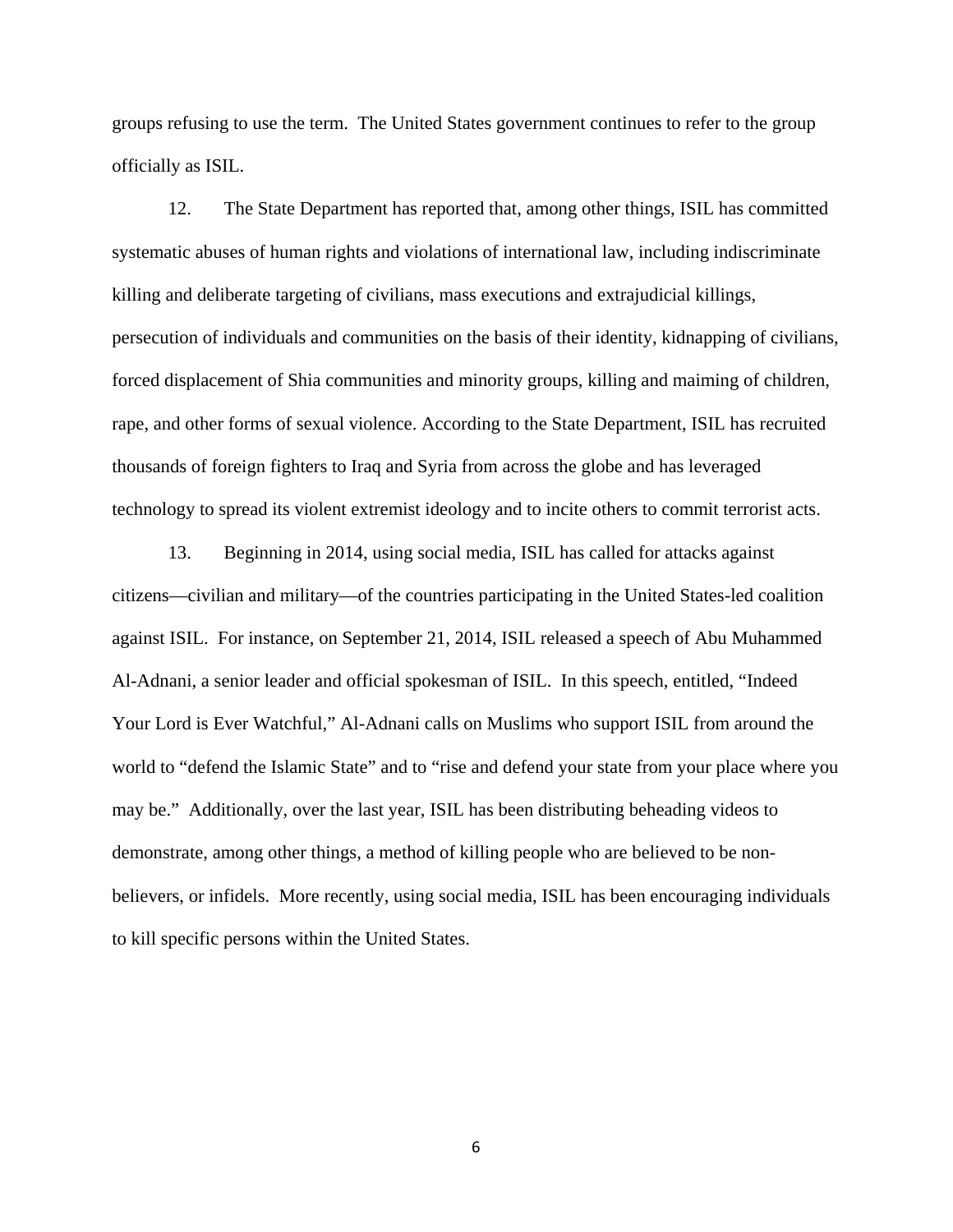## **B. The Plan to Provide Material Support to ISIL through Acts of Violence**

14. According to statements made by WRIGHT during his interview by FBI agents on June 2, 2015, WRIGHT met ROVINSKI approximately one year ago through Facebook and the two began communicating.

15. The investigation has revealed that, for at least the past six months, ROVINSKI has been posting comments on social media platforms, including YouTube and Twitter, supportive of ISIL. ROVINSKI has two YouTube/Google+ accounts, one using his English name (Nicholas Rovinski) and another using an Arabic name, Ghareeb Khafifa (ROVINSKI YouTube/Google+ account #1 and ROVINSKI YouTube/Google+ account #2, respectively). Using YouTube Account #1, ROVINSKI uploaded and included in his list of favorites several videos about making weapons and ISIL jihadi "nasheeds" or chants.

16. For at least two months, ROVINSKI has viewed videos about making weapons and uploaded them to his YouTube account. For instance, based upon my review of ROVINSKI's YouTube/Google+ account #1, ROVINSKI has included a video entitled, "Making a Machete with No Power Tool – Survival Prepper, Beginning Blade Makers," and two jihadi nasheeds in his list of favorite videos. I have reviewed the "Making a Machete" video and it provides instruction on how to build an "18 inch mini-machete" that according to the narrator could fit in a "backpack."

17. Both of the jihadi nasheed videos in ROVINSKI's YouTube/Google+ Account #1 contain Arabic songs but one contains English subtitles. The picture associated with the first video (without the English subtitles) on ROVINSKI's account shows a portion of a black flag commonly utilized by ISIL and Al Qaeda. I have reviewed the second video with the English subtitles and it appears to be an ISIL propaganda video calling individuals to sacrifice their lives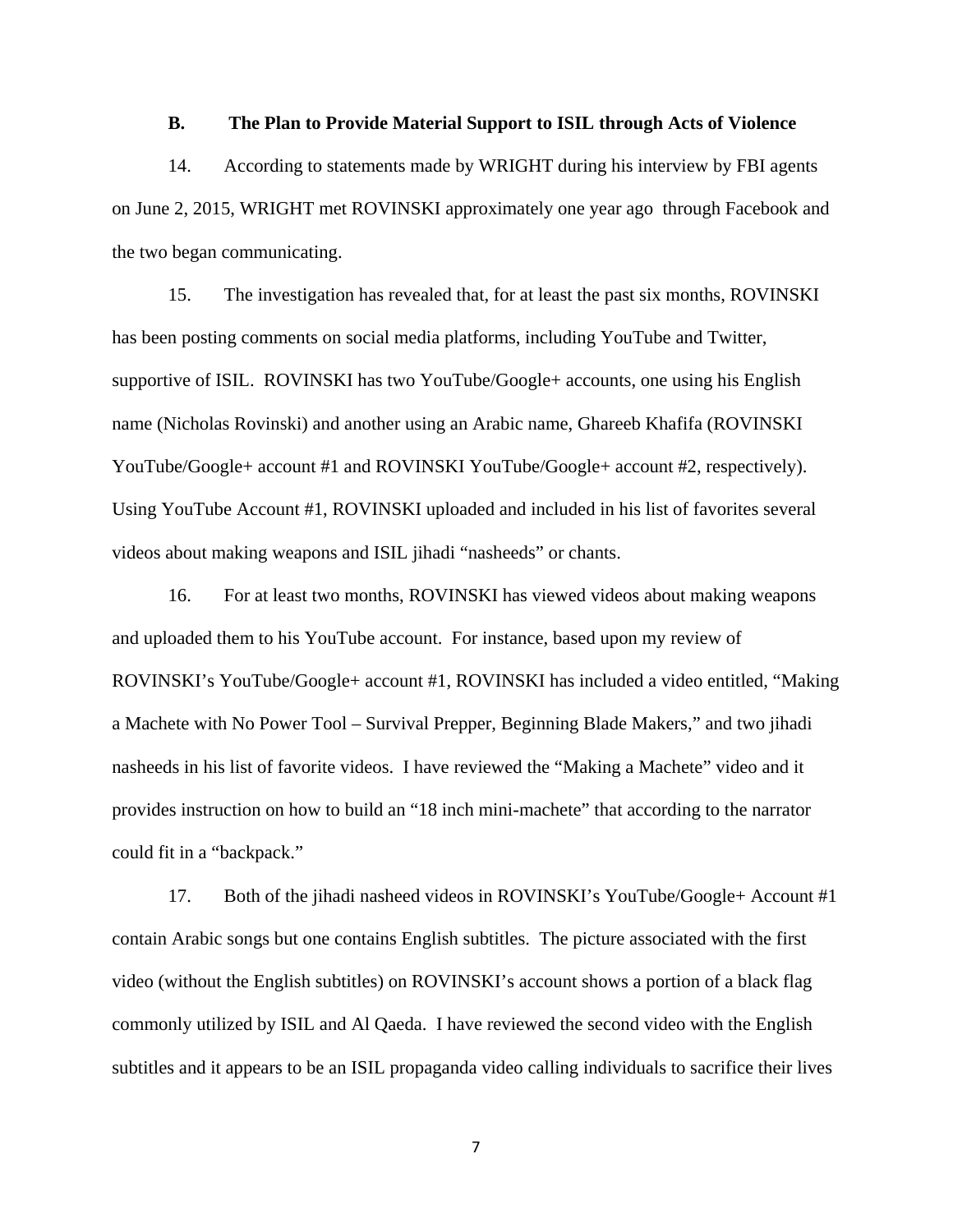and become martyrs to ensure the victory of ISIL. Specifically, the video instructs individuals, "So grant your blood for victory will not return except by the blood of the martyrs."

18. Based on my review of public-source documents, my conversations with other FBI agents, and my review of FBI reports, I have learned that, on or about May 3, 2015, an event was held at a conference center in Garland, Texas, at which participants in the event presented cartoons depicting the Islamic Prophet Muhammad. Intended Victim-1 has been publicly described as the organizer of the event. Two men, later identified as Elton Simpson and Nadir Hamid Soofi, approached the conference center in a car and began firing with assault rifles at a police car that was providing security for the event (the "Garland Attack"). The shots wounded a security guard, but a nearby police officer returned fire, killing Simpson and Soofi.

19. On May 5, 2015, ISIL used a website called justpasteit.com to post a call to "slaughter" Intended Victim-1. Based upon a law enforcement interview of WRIGHT on June 2, 2015, WRIGHT was aware that ISIL had issued public statements that Intended Victim-1 should be found and beheaded.

20. ROVINSKI may also have been aware of the ISIL call for revenge, as he soon thereafter posted comments supportive of ISIL and attacks in the United States on YouTube Account #2. Based upon my review of the YouTube/Google+ Account #2, two days after the ISIL call for an attack on Intended Victim-1, on May 7, 2015, ROVINSKI posted comments on a video excerpt of a debate originally broadcast on Fox News entitled "[Intended Victim-1] vs Imam Anjem Choudary on Fox News" and referred to Intended Victim-1 as a "kafir." I believe that by referring to Intended Victim-1 as a "kafir" in this context, ROVINSKI indicated that she was an infidel. Six days later using YouTube/Google Account #2, ROVINSKI further indicated his view that innocent Americans should die. On May 13, 2015, shortly after an Amtrak train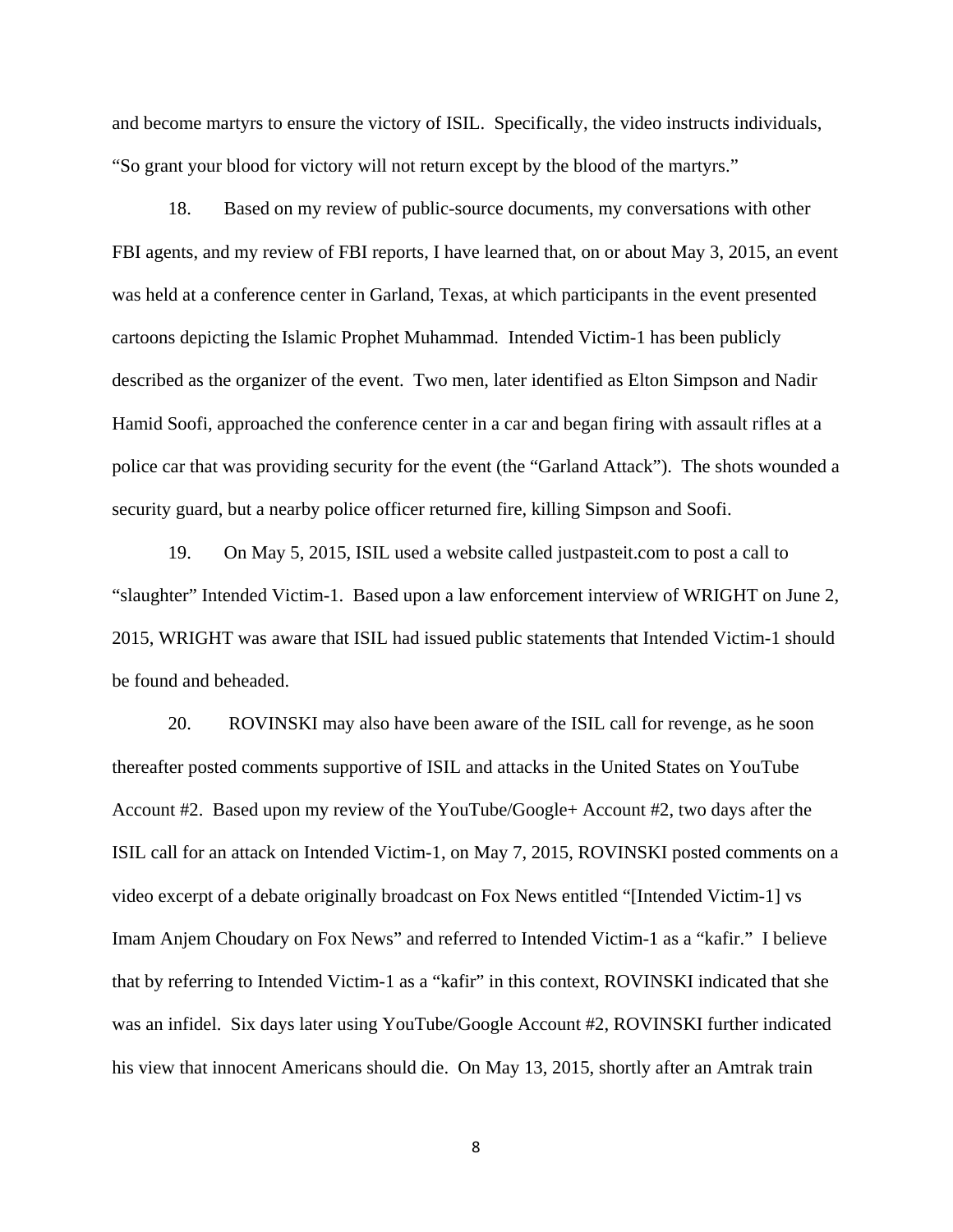derailed in Philadelphia killing seven people, ROVINSKI commented on the video of the crash, "Whoever crashed the train deserves a medal!"

 21. At some point, ROVINSKI, WRIGHT, and Rahim, apparently motivated by ISIL, formulated a plan to kill Intended Victim-1 in New York.

22. Records obtained from Amazon.com show that, on or about May 25, 2015, Rahim purchased an Ontario Spec Plus Marine Raider Bowie fighting knife ("Marine fighting knife") and a device used to sharpen knives. The Marine fighting knife Rahim purchased is 15 inches long when opened, contains a 9.75" blade, and weighs 22.4 ounces.

23. On or about May 26, 2015, Rahim called WRIGHT. During the call, which was lawfully recorded:

a. Rahim advised WRIGHT that "I just got myself a nice little tool. You know it's good for carving wood and like, you know, carving sculptures . . . and you know . . ." Wright and Rahim then both began laughing. I believe that when Rahim said "nice little tool" that was "good for carving," he was referring to the Marine Raider Bowie fighting knife that he had purchased the previous day.

 b. In a guarded conversation, Rahim discussed with WRIGHT his plan to kill a person whom he identified as someone who had insulted "our noble…Messenger of Allah, you know," to which WRIGHT responded, "make things more interesting and fun." At a later point in the conversation, WRIGHT referred to Imam Anjem Choudary, described above. WRIGHT recalled the debate on Fox-TV between a woman and Choudary, in which Choudary had told the person that "pig is too good of a word for you. Even the pig worships Allah. He's like you- she should be tried in the Shari'a court, and if she's found guilty, she should be - the capital punishment should be inflicted upon her. I was like yo! He – he went in. He didn't waste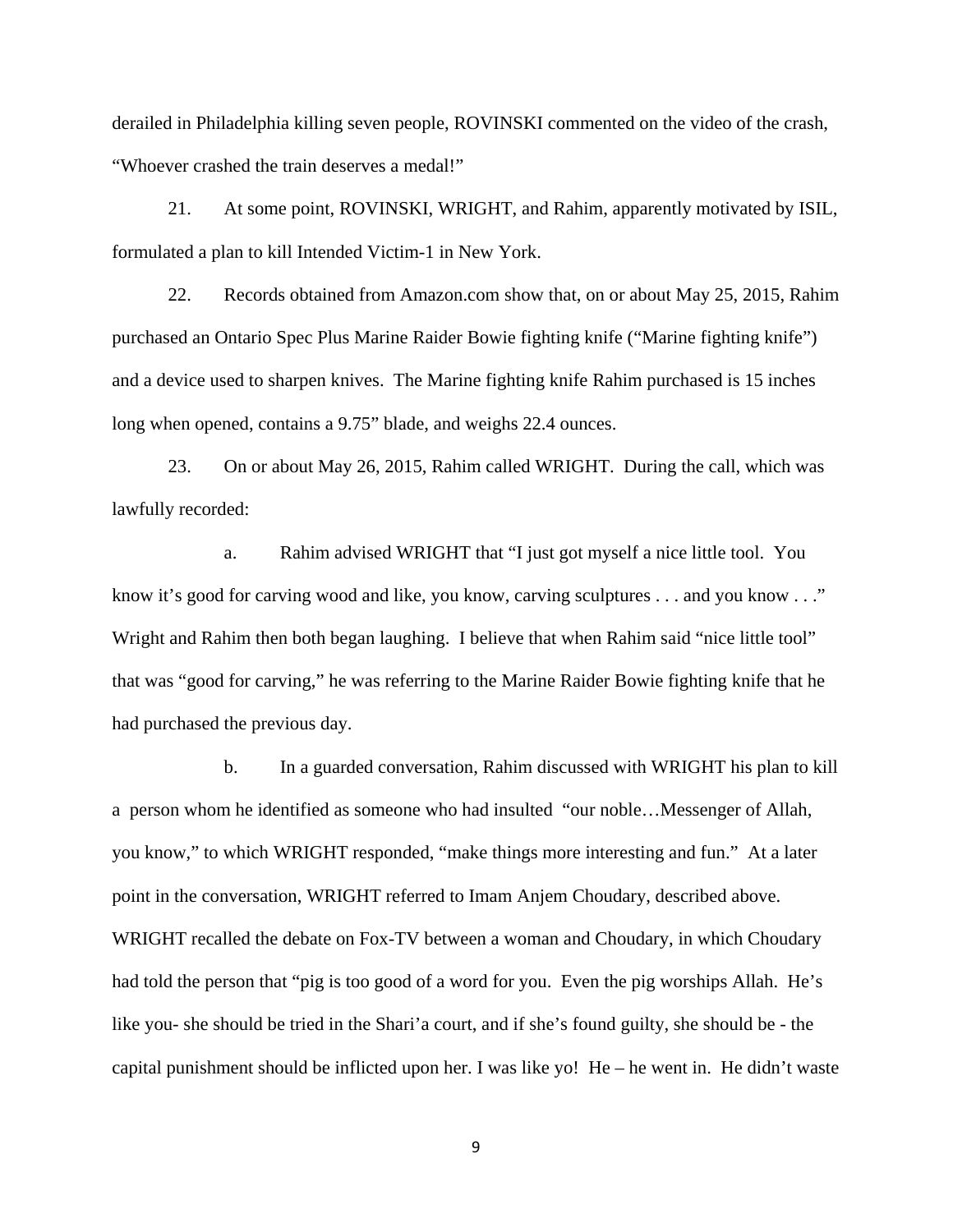any time. And she said, she's like I'm stopping…I know you. See this ain't your cut no, but you're not gonna interrupt me. You don't say I know how you handle your women back wherever. You're not going to do that here. Here we have a different system. Blah, blah, blah. Like, oh, please." Rahim responded, "Oh, man, I just, I can't wait, you know." From the context of this conversation, I believe that the woman in the cited interview is Intended Victim-1.

c. In the same conversation, WRIGHT discussed the importance of speaking guardedly about "certain stuff." WRIGHT went on to tell Rahim that he had suspected that an unnamed individual present at a local Boston mosque had been an "agent provocateur," because he had been "saying a lot of crazy things that are inciteful [sic] that people don't just come out saying." Rahim agreed. WRIGHT went on to say, "It's like imagine, imagine you know the level of secrecy when speaking about certain stuff and then someone runs up in there trying [IA] saying the craziest, rachitest [sic] thing. It's like ok you are full of crap. We are not listening to you. You are insane."

 d. Elsewhere in the same conversation, WRIGHT told Rahim something was "like thinking with your head on your chest." Both men then burst out laughing. Based upon my training, experience, and involvement in this investigation, I believe this is a reference to the practice of ISIL to behead targets and place their heads on their chests in propaganda videos.

 24. On or about Wednesday, May 27, 2015, WRIGHT called ROVINSKI. During this cryptic conversation, which was recorded, they talked about their upcoming meeting. Among other things, WRIGHT stated, "On the bigger scale, it's gonna be some heavy stuff, after this milestone is obtained, Allah willing." ROVINSKI responded, "Like I said, I've been wanting to meet up with you to discuss some important aspects that I think you might, you might enjoy. So." WRIGHT then stated, "Oh, that sounds so wonderful."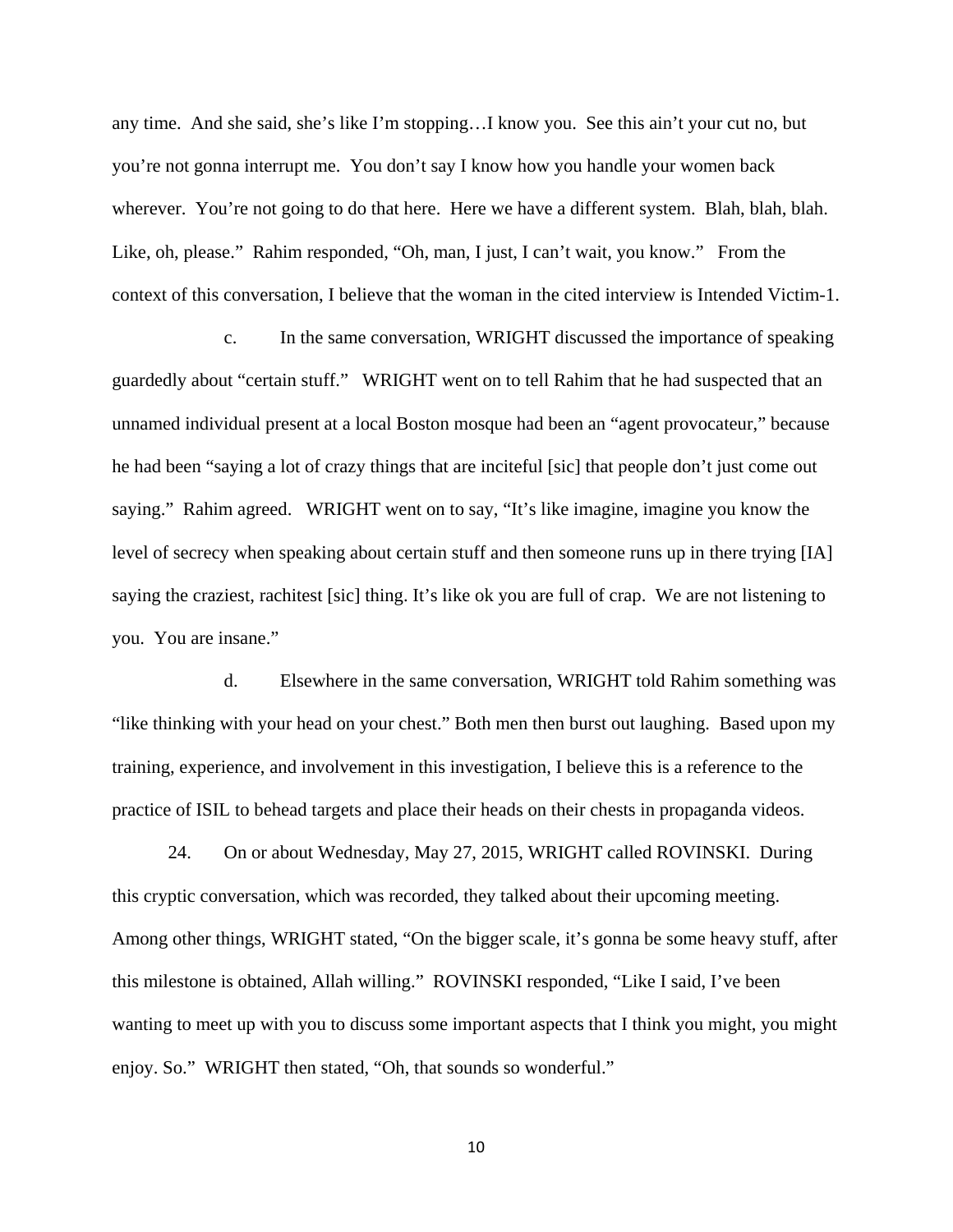25. Less than one minute after concluding his conversation with ROVINSKI,

WRIGHT sent the following text message to Rahim:

WRIGHT: Just got off the phone with brother nub@ Nuh omg@ He may wanna come and meet up on Friday@ He said he will let me know around 8 or 9 am Friday he wishes to speak on some juiciness

Rahim: Lol

As indicated below, ROVINSKI told law enforcement agents when he was interviewed that he had changed his first name to "Nuh" two years ago.

26. On or about Wednesday, May 27, 2015, before the Marine Fighting Knife was delivered to Rahim, an FBI Special Agent Bomb Technician intercepted the package and x-rayed it and determined it contained a large knife and knife sharpener tool. Shortly thereafter, FBI agents watched as the package containing the knife and the sharpener was delivered to Rahim's address**.**

 27. Records obtained from Amazon.com, show that, on or about Wednesday, May 27, 2015, Rahim purchased a second Marine fighting knife and an Ontario Knife SP6 Spec Plus Fighting Knife 8325 ("SP6 Spec Plus Fighting Knife"). The SP6 Spec Plus Fighting Knife Rahim purchased is 13 inches long and has an eight inch blade. On Saturday, May 30, 2015, based upon records from Amazon.com, these two additional knives were delivered to Rahim's residence.

 28. On Thursday, May 28, 2015, Rahim sent a text message confirming with WRIGHT that they would be meeting on Sunday, May 31, 2015 with ROVINSKI.

 29. On Thursday, May 28, 2015, ROVINSKI sent a text message to WRIGHT in which he stated "So inspired akhi (Arabic word meaning brother) for the future." On Thursday,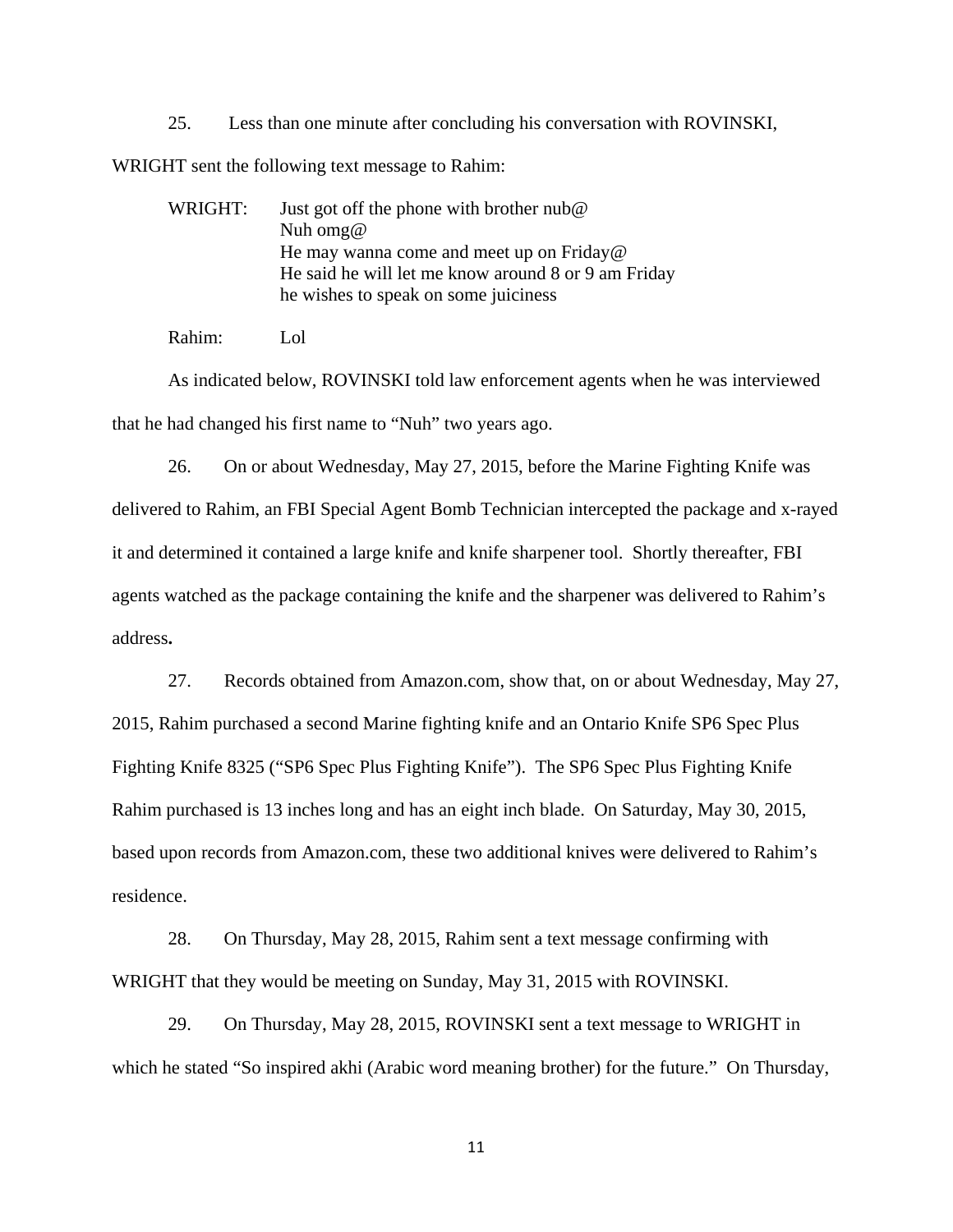May 28, 2015, ROVINSKI sent a text message to WRIGHT in which he asked him, "Are you able to acquire transport?" WRIGHT responded, "In shaa Allah Sunday," which translated from Arabic means "God willing Sunday."

 30. On Friday, May 29, 2015, WRIGHT and ROVINSKI had a telephone conversation almost two hours long, which was lawfully recorded. Among other things, during this conversation, WRIGHT praised ISIL extensively, and decried its critics, and discussed "another draw Muhammad cartoon contest." To the latter, ROVINSKI responded, "That's not gonna end well." WRIGHT also complained at length about the law prohibiting material support to foreign terrorist organizations:

[I]t's very general and material support says that anyone providing a physical body, meaning if you're going over there, providing a physical body, or you're providing wealth, money or you're providing arms, weaponry, this is considered material support and you could be charged. However,…they made it so general now, where this is why they've been arresting so many people. They've been arresting them because once they read that they intend on going over to the State, they arrest them. They made it so general now where they can manipulate and get you…on material support just for speaking…positively about this…

In context, I believe that "the State" refers to ISIL, also known as the Islamic State. Apparently referring to the Muhammad cartoon drawing convention organized by Intended Victim-1, WRIGHT complained that '[f]reedom of speech was never created so people can pretty much, can go around and draw cartoons and…" ROVINSKI agreed, stating "this country is messed up from its founding days."

31. Additionally, WRIGHT and ROVINSKI cautiously discussed the reach of the material support laws. In that context, having just referred to the need for "discretion" in discussing certain topics, ROVINSKI stated that "the one person that I…had a bond with is actually not here anymore. He's, let's just say he's overseas, OK?" WRIGHT responded, "Ah, OK, so he went on vacation?" ROVINSKI answered, "Yeah" and they both laughed.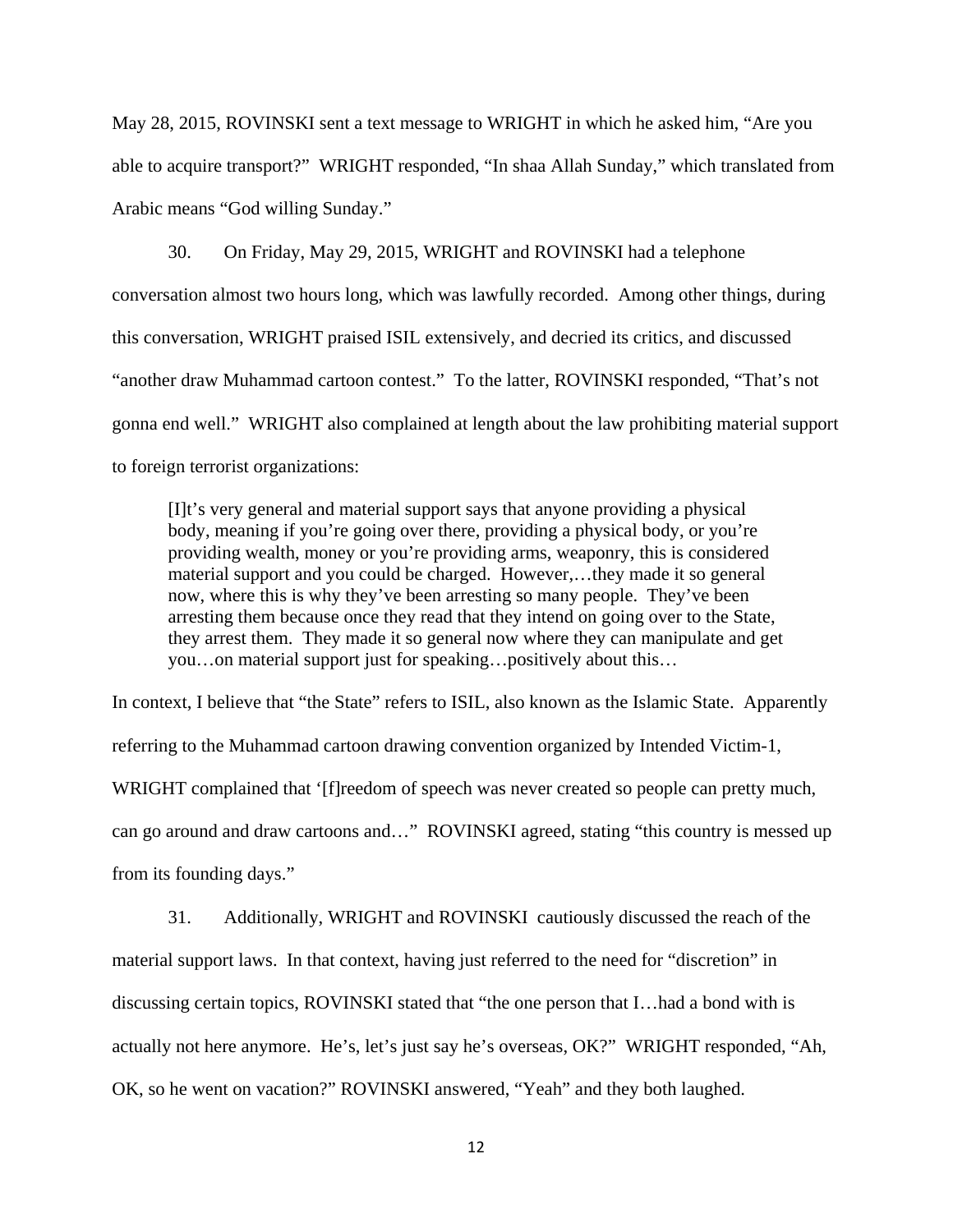ROVINSKI then stated that his friend overseas had "some plans in the works" and discreetly stated, "Yeah. Let's just keep it at that for now, and I'll go in some more detail Allah willing when we meet." WRIGHT responded, "Yeah, that's cool." I believe "going on vacation," a phrase which WRIGHT uses repeatedly in conversations with Rahim, is a reference to committing violent jihad or engaging in acts of physical violence against non-Muslims. In this lengthy, frequently coded, conversation, WRIGHT also repeatedly expressed his concerns about surveillance and intelligence gathering activities of the government.

32. On Saturday, May 30, 2015, WRIGHT sent a text message to Rahim indicating that he had spoken with ROVINSKI and they have a lot to talk about.

33. Early on the morning of Sunday, May 31, 2015, WRIGHT, ROVINSKI and Rahim met on a deserted beach in Rhode Island to discuss their plans. Despite the weather being cloudy, cool, and damp, the three men spoke on the beach for more than two hours. As described below, ROVINSKI and WRIGHT have both admitted to FBI agents, in separate interviews, that these plans included the beheading of Intended Victim-1.

34. Later in the day on Sunday, May 31, 2015, ROVINSKI sent text messages to WRIGHT in which he assured WRIGHT that he didn't tell his brother about the "plans" and he was using discretion. (ROVINSKI lives with his mother and his biological brother in Rhode Island.) WRIGHT responded, "None should know of these plans unless they are proven trustworthy and have given bayah to the khikafah." Based upon my training, experience, and involvement in this case, I believe that WRIGHT meant to use the word "khilafa" rather than "khikafah" in this text message. I know that in this context persons that "have given bayah to the khilafa" means individuals that have pledged their allegiance to "the Caliphate," which is a reference to ISIL.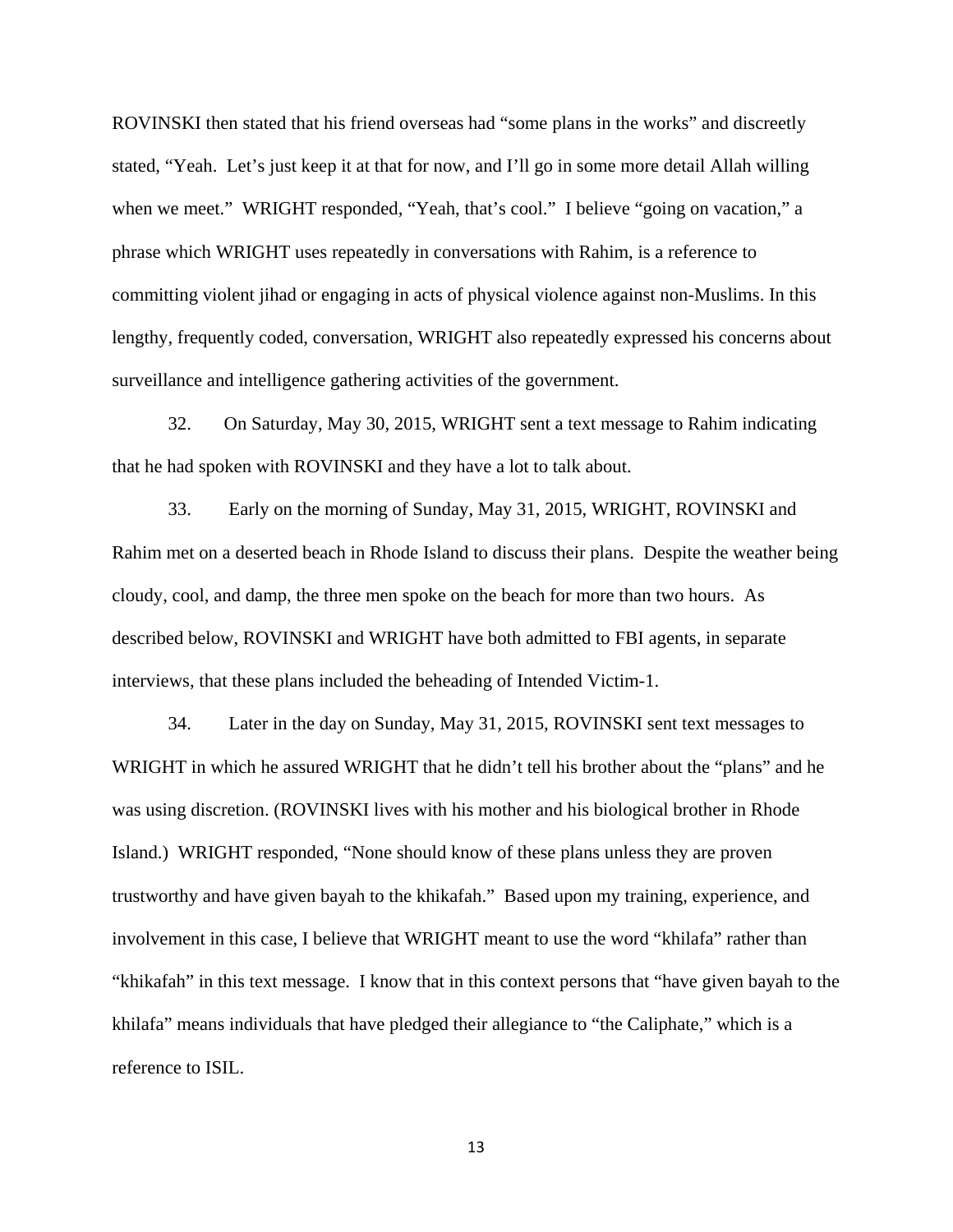35. At approximately 5:00 a.m. on Tuesday, June 2, 2015, Rahim called WRIGHT. Rahim told WRIGHT that he had changed plans and that he no longer planned to commit an attack in New York. Instead, Rahim told WRIGHT that he was going to "go after" the "boys in blue," which I believe to be a reference to police officers. Rahim also made several statements that, in my judgment, revealed his awareness that the attack might result in his own death. During this telephonic conversation, which was recorded, the following statements, among other things, were made:

| Rahim:  | And, ah, but I can't wait that long, I can't wait that long man.                                                                                                                                            |
|---------|-------------------------------------------------------------------------------------------------------------------------------------------------------------------------------------------------------------|
| ***     |                                                                                                                                                                                                             |
| Wright: | Are you, are you trying to figure out where, are you trying to go to<br>New York?                                                                                                                           |
| Rahim:  | No.                                                                                                                                                                                                         |
| Wright: | You are not, I'm trying to understand, wait, you are not trying to<br>go to New York.                                                                                                                       |
| Rahim:  | No.                                                                                                                                                                                                         |
| ***     |                                                                                                                                                                                                             |
| Wright: | Oh, oh wait a minute, oh ah, you are going to be, ah, you're<br>attempting to go on vacation I see.                                                                                                         |
| Rahim:  | Yeah, I'm going to be on vacation right here in<br>MassachusettsI'm just going to ah go after them, those boys in<br>blue. Cause, ah, it's the easiest target and, the most common is the<br>easiest for me |

As noted above, based upon my training, experience, and involvement in this case, I believe that "going on vacation," a phrase frequently used by WRIGHT, refers to committing violent jihad.

 36. During this same conversation, WRIGHT went on to caution Rahim that, while his contemplated actions might result in his being "called back" to Allah, which he (WRIGHT)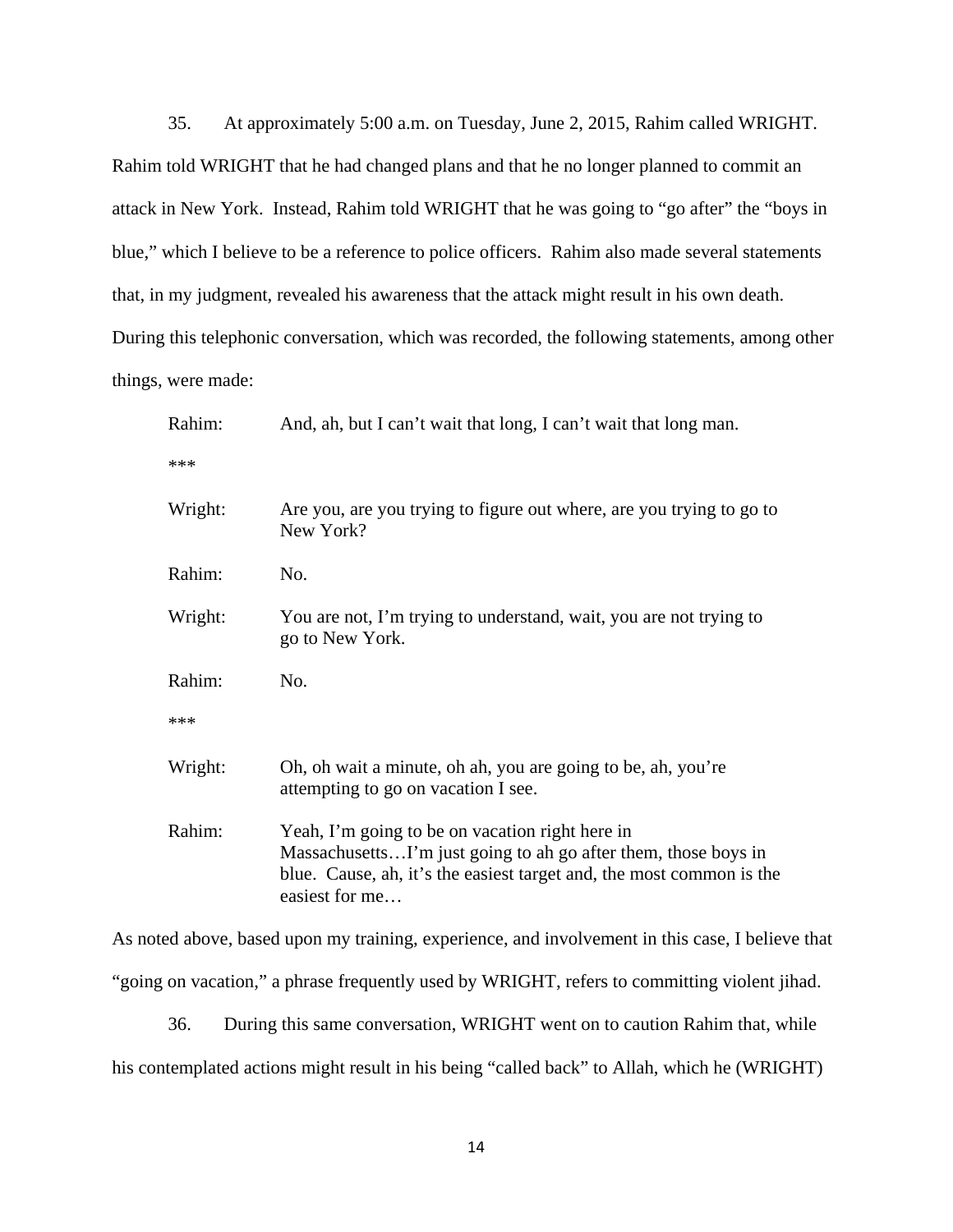referred to as a "very beautiful" thing, he (Rahim) should have the "best preparation going on, going on vacation" and that he could be "derailed or picked off before [he] got close enough."

37. WRIGHT later sought confirmation that Rahim had, in fact, changed plans from their prior discussions:

| WRIGHT: | Oh, wait a minuteI just want to understand, so you say, so<br>you're not, ah, you're not going for what we talked about before,<br>you are talking about something different. |
|---------|-------------------------------------------------------------------------------------------------------------------------------------------------------------------------------|
| Rahim:  | No, it's going to be local.                                                                                                                                                   |
| WRIGHT: | Oh, oh, dang them juicy necks is intense. Dang, Subhan Allah<br>Glory be to Allah. Glory be to Allah <sup>1</sup> Dang it, I feel, I feel, I feel<br>so left out.             |

 38. Additionally, during this conversation, Rahim revealed to WRIGHT that he planned to act either on that day (June 2) or the following day (June 3). In response, WRIGHT advised him to prepare his will and leave "his possessions" to a named individual. WRIGHT also encouraged Rahim to follow through with his plan and "remain firm," noting that "this is such a … beautiful, beautiful moment, such a beautiful moment in time…." WRIGHT then had this exchange with Rahim:

- WRIGHT: And remember, ah, that your heart is prepared for two things. One is…as of a victory and the other one being martyr cause…Allah may empower you for one and not with the other, so you have to be prepared for that….If it's the second one that you are seeking because we must put all our effort, for the objective, for the goal not to just, you know, be succumb to that [sic] but for the goal.
- Rahim: No, my, my goal since when I called you is ah, ah, you know I just want to meet Allah because I know that…the Akhira (*afterlife)* that is better than this Dunya (*Worldly life)* and, uhm, since Jihad is a way out and it's a way to be with Allah and to get out of this Dunya (*Worldly life)*, you know, maybe to be , to be amongst the company of the righteous and because it's… in this era right now and…it's not something random and I've already gave my Bay'a

<sup>&</sup>lt;sup>1</sup>Words in italics were originally said in Arabic and translated into English.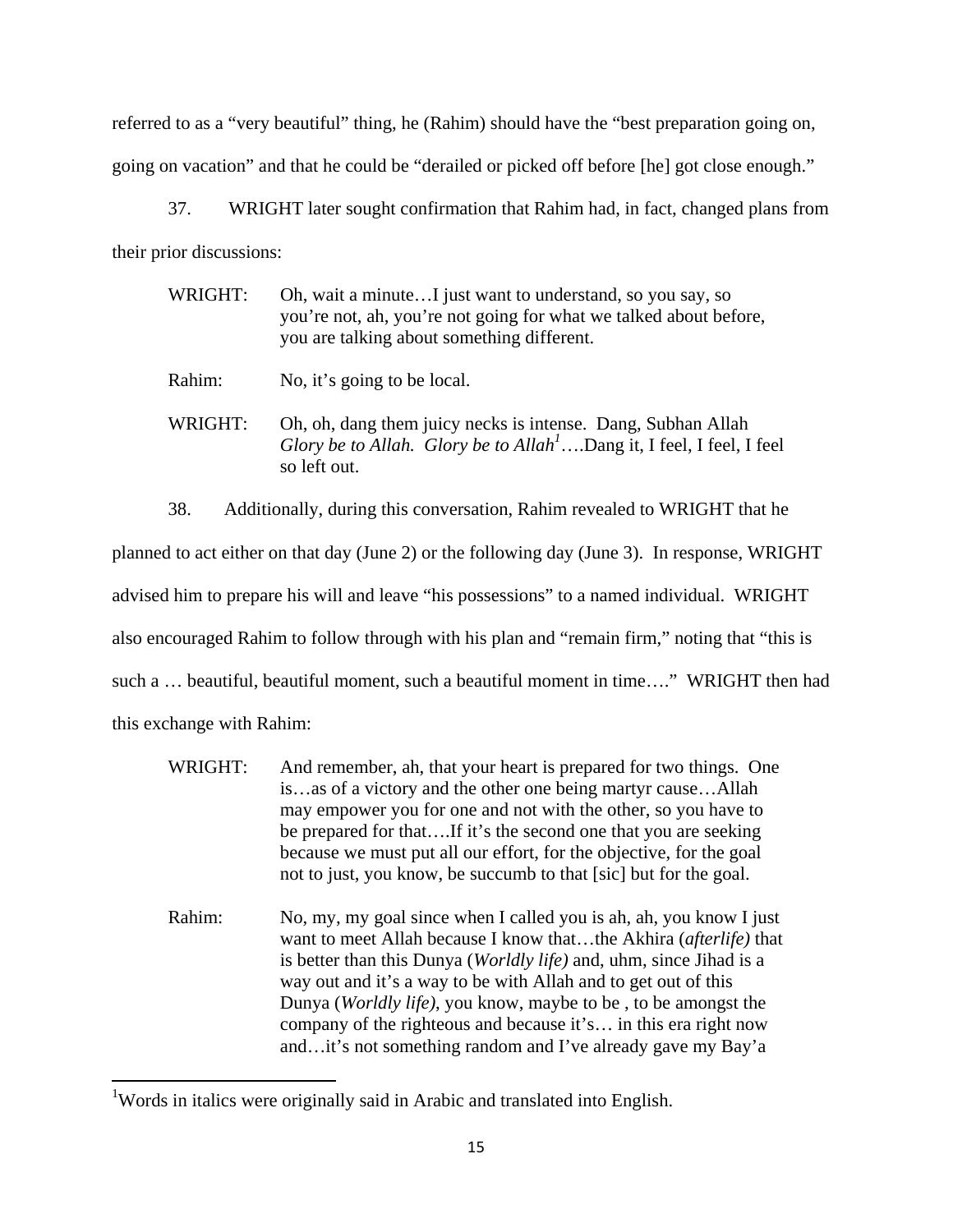(*Allegiance)* so it's not a random vigilante attack. It is what it is and I have my bases covered.

WRIGHT: And how good is that then you must, you must assume force in this reality, um, and have, and have Tawakal (*rely)* on Allah and do, do what must be done. This is a reality, this is what we all have spoken about, it's been a year, it's been almost a year since I first brought it to your attention, and since it first was brought to my attention. So, uhm, Alhamdulilah (*Praise be to Allah)* for that reality….

In his interview with FBI agents on June 2, 2015, WRIGHT confirmed that Rahim had pledged

allegiance to ISIL. He told the agents that Rahim had given bayah to Abu Bakr al-Bagdahi, the

"imir" of ISIL.

39. After discussing with Rahim the plan to attack police officers, WRIGHT directed

Rahim to delete information from, and destroy, his smartphone and wipe his laptop computer.

Specifically, with regards to Rahim's phone, WRIGHT instructed Rahim:

make sure also, very important, make sure that ah, at the moment that you decide to that you ah, delete, you delete ah, from your phone or you break it apart. Throw it down to the ground… Get rid of it, before anybody gets it; make sure it's completely destroyed.

\*\*\*

Because, at the scene, at the scene, CSI will be looking for that particular thing and so dump it, get rid of that. At the time you are going to do it, before you reach your destination you get rid of it.

Earlier in the conversation, WRIGHT had encouraged Rahim to "completely wipe out

everything" on his laptop computer "to its factory setting." Based upon my training, experience,

and involvement in this investigation, I believe that "CSI" refers to law enforcement, thus

indicating WRIGHT's belief that law enforcement would be conducting an investigation of

Rahim's actions. I believe that WRIGHT's reference to the fact that law enforcement would be

looking for "that particular thing" refers to some especially sensitive information, document, or

thing to be found on Rahim's smartphone.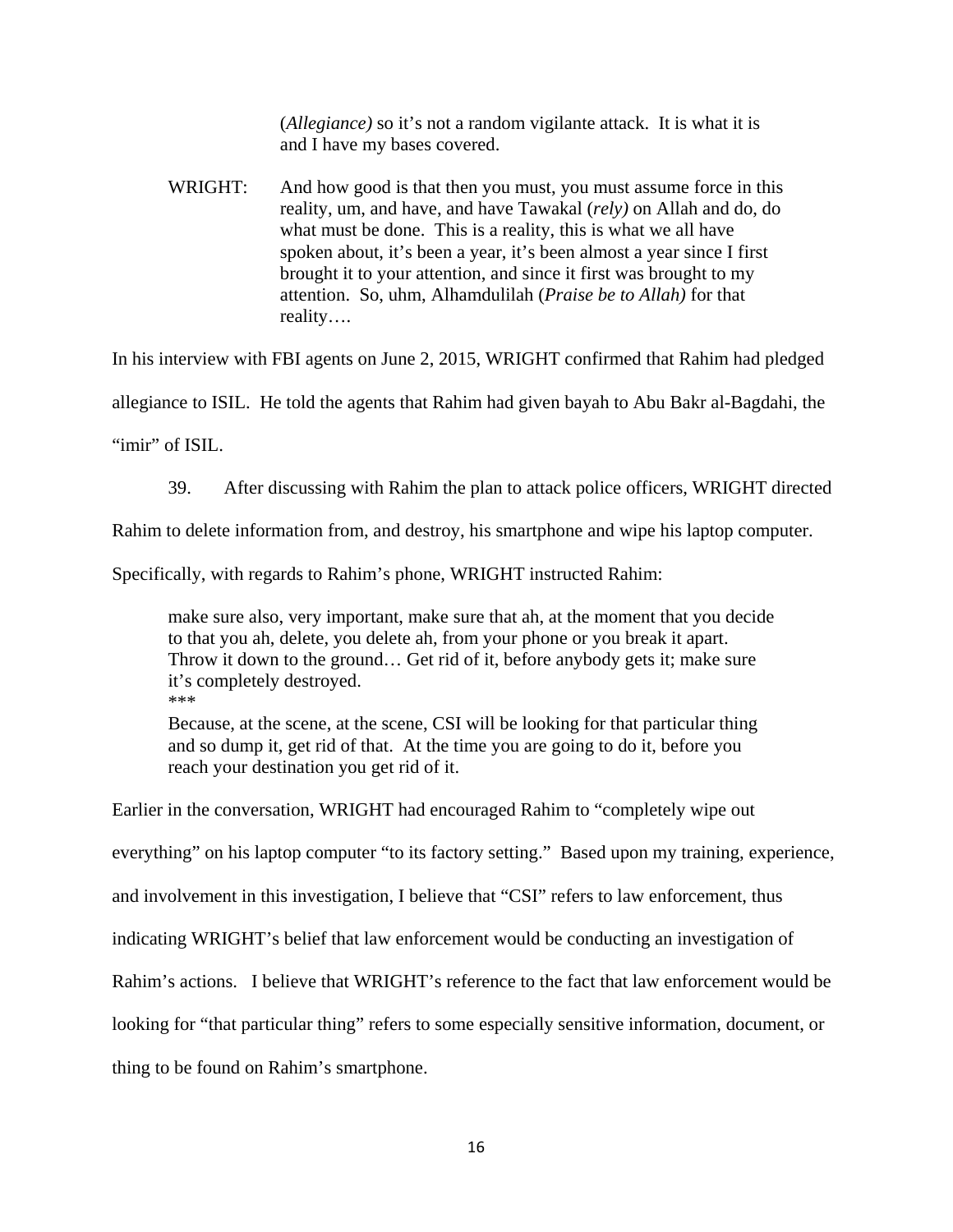40. Shortly after this conversation, on June 2, 2015, Rahim was on a public parking lot in Roslindale, when he was approached by Boston Police Officers and FBI Special Agents. Rahim took out one of the knives he had purchased from Amazon.com when he saw the law enforcement officers and agents. The officers told Rahim to drop his weapon and Rahim responded, "you drop yours." Rahim then moved towards the officers while brandishing his weapon, and was shot by law enforcement.

41. Approximately 30 minutes after Rahim was shot, WRIGHT sent a text message to ROVINSKI, which read in part, "An emergency took place this morning."

 42. On June 2, 2015, agents of the FBI interviewed WRIGHT shortly after Rahim was shot. The agents advised WRIGHT of his Miranda rights and WRIGHT waived his rights. During this interview, WRIGHT advised the agents, among other things, that he believes the actions of ISIL, including its attacks on civilians such as the well-publicized burning of a Jordanian pilot, are justified. WRIGHT indicated that he had introduced Rahim to ISIL and persuaded him that ISIL's statements were supported by religious scholars and the Koran. Additionally, during this interview, the agents asked WRIGHT about what had transpired at the meeting on the beach. According to WRIGHT, Rahim told ROVINSKI and WRIGHT that he was going to behead Intended Victim-1 in accordance with ISIL's "fatwah," ISIL's public pronouncement to kill Intended Victim-1. WRIGHT indicated that he agreed with Rahim's plan and supported it but he (WRIGHT) had decided to take a different path. WRIGHT asserted to the agents that he intended to pursue the scholarly path while Rahim intended to join the fight. WRIGHT further told the agents that after ISIL had issued the fatwah to kill Intended Victim-1, Rahim had purchased three knives to fulfill his "bayah," or obligation to ISIL. WRIGHT,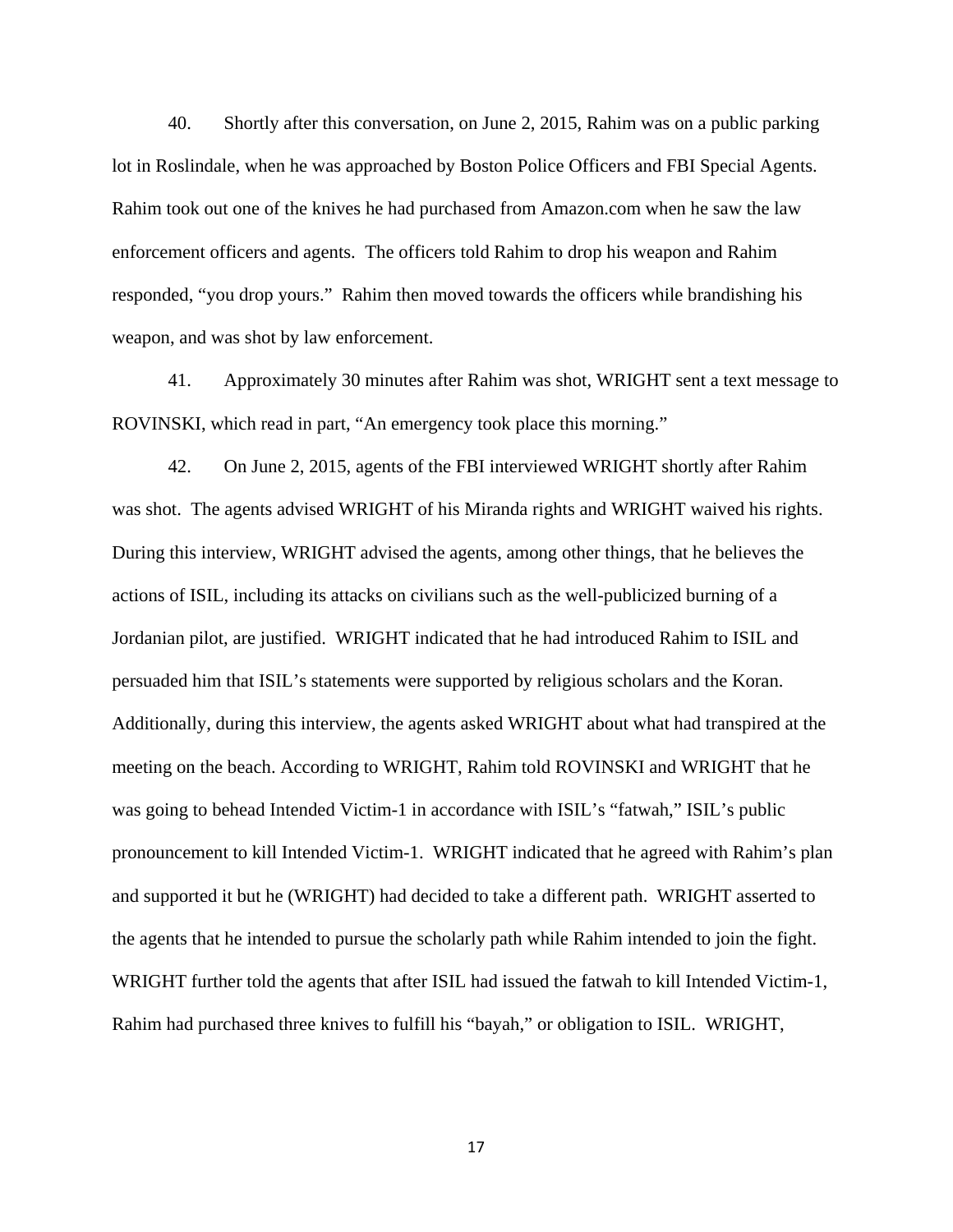however, had initially suggested to the agents that Rahim had merely purchased the knives for self-defense.

43. Additionally, during the interview on June 2, 2015, WRIGHT told the agents among other things, that he had spoken to Rahim that morning before Rahim's confrontation with law enforcement. According to WRIGHT, during this conversation, Rahim revealed to WRIGHT that his (Rahim's) plans had changed and that he intended to take action to further the cause. WRIGHT told the agents that, although Rahim was vague about his new intended target, WRIGHT knew Rahim wanted to cause harm to a police officer and that Rahim intended to die as a "Shaheed," a martyr. WRIGHT advised the agents that as a result, during this conversation with Rahim, WRIGHT had asked Rahim whether he had created a will. WRIGHT claimed to the agents that while he knew Rahim's attack plans had changed on June 2, he was not part of the evolution.

44. With regard to ROVINSKI, WRIGHT told the agents that ROVINSKI was also supportive of ISIL and that ROVINSKI had discussed the possibility of going overseas to fight for ISIL.

45. On June 2, 2015, agents of the FBI also interviewed ROVINSKI. ROVINSKI waived his Miranda rights and agreed to speak to the agents. Among other things, ROVINSKI told the agents that he converted to Islam two years ago and was drawn to the teachings of the ISIL because they represent the most pure and honest form of the religion. (Although ROVINSKI used the term "Islamic State" during his interview, I refer herein to ISIL, which is the term the United States government generally uses for the so-called Islamic State.) At that time, he changed his name to "Nuh Amriki" in order that fellow ISIL "brothers" would more easily recognize him and be comfortable interacting with him. ROVINSKI told the agents that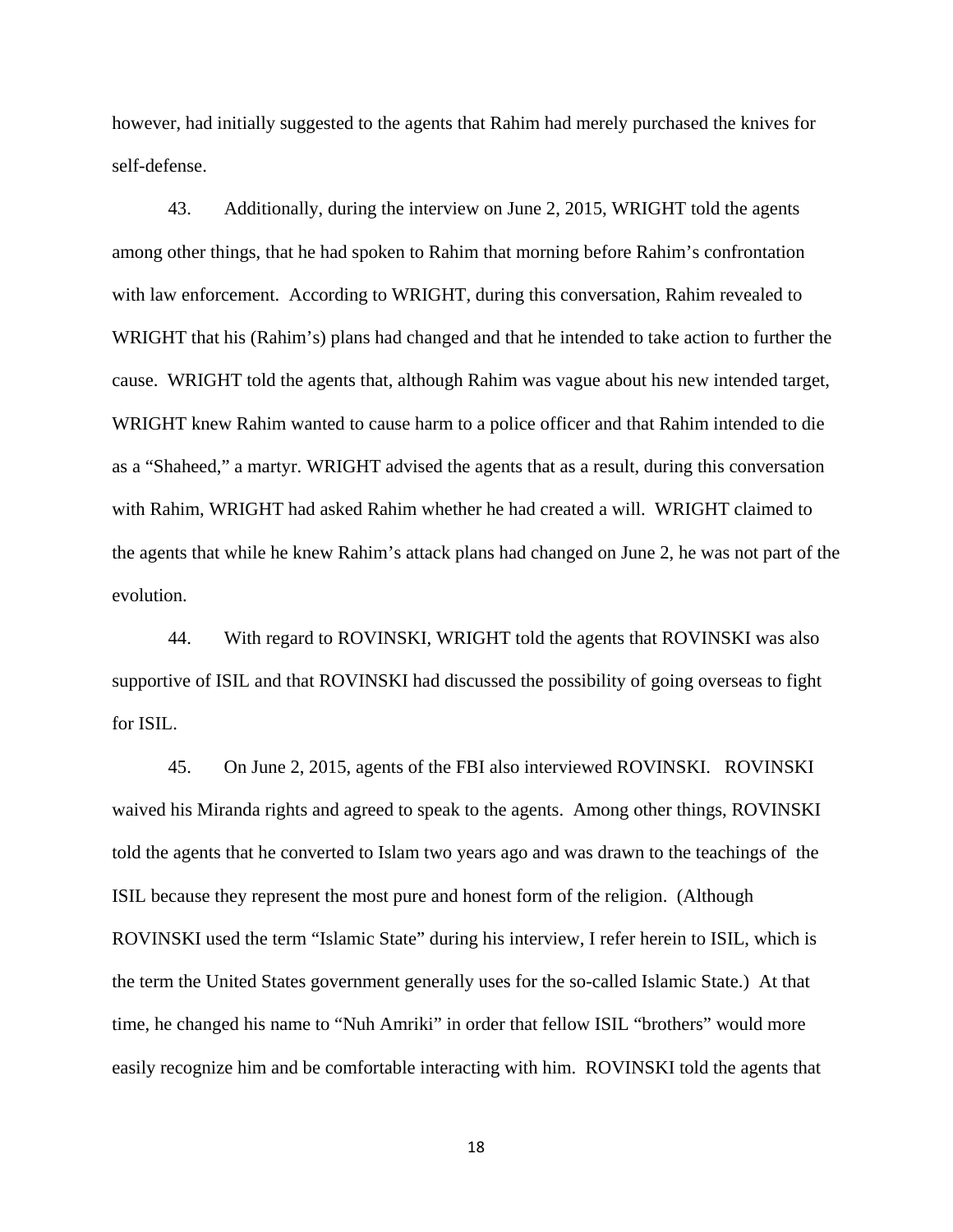he believes that Muslims who are non-violent or who did not follow the call to jihad, are not true adherents to the word of Allah. In his opinion, violent resistance and aggression against "crusader governments," such as the United States and United Nations which are killing innocent Muslims are justified.

46. During this interview, ROVINSKI expressed his support for ISIL's actions. He told the agents that he fully supported the recently publicized acts of ISIL fighters in the Middle East such as beheadings and military attacks on forces who oppose ISIL. ROVINSKI stated that the beheadings conducted by ISIL and posted on the internet and television were both warnings and a method of warfare. He stated that he feels that he is "at war" with those who oppose ISIL and will not submit to the establishment of an Islamic State in the United States. He also indicated that he is prepared to fight anyone who is an enemy of ISIL, including Americans if necessary, to accomplish ISIL's ultimate goal(s).

47. ROVINSKI claimed that all people will be brought under the rule of ISIL, and that they would have three options: (1) convert to the true faith of Islam and live under sharia law; (2) pay a "Jizya" tax or fee to live under the "protection" of the Islamic regime as non-Muslims; or (3) be put to death. He stated that even his family members, who are non-Muslims, would be required to live within those parameters, and that, if they were to refuse, they must be killed.

48. In addition, ROVINSKI told the agents that he had met WRIGHT and Rahim at his residence and then on a beach in Warwick, Rhode Island on Sunday, May 31, 2015. According to ROVINSKI, while on the beach, the three men discussed various aspects of Islam and plans they were making to attack enemies of Islam. ROVINSKI initially claimed to be ignorant of any specific plan concerning a proposed target, but later stated that they talked about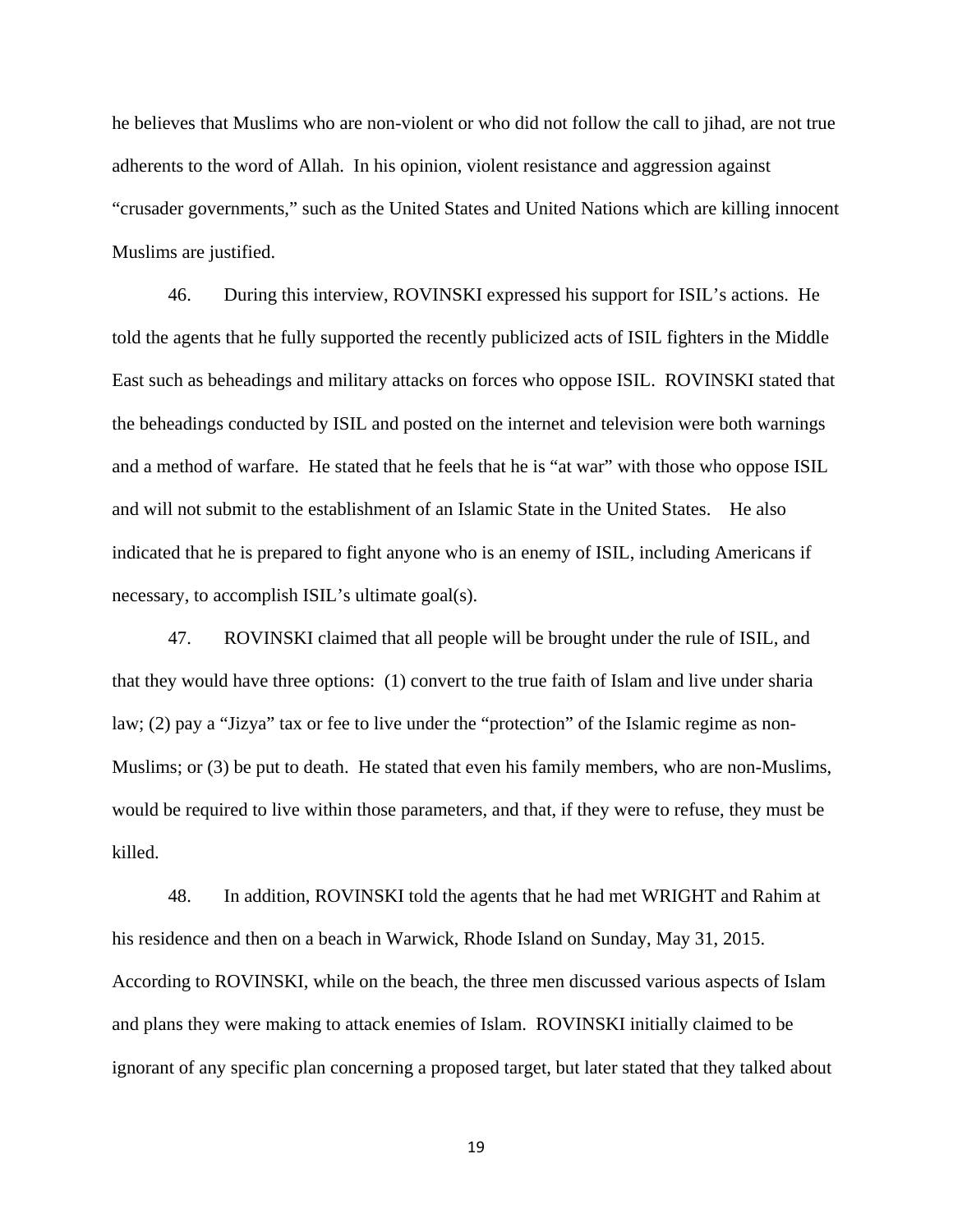a plan to track and confront a woman in New York City and ultimately behead her. ROVINSKI further claimed to the agents that he could not remember the female target's name but stated that, following the meeting at the beach, he had researched her. The agents asked ROVINSKI about each individual's role in the attack plans. In response, ROVINSKI claimed that he was unsure what specific tasks he, Rahim, and WRIGHT would undertake but that they would all be involved in achieving the intended result. ROVINSKI further advised the agents that several knives had been obtained by WRIGHT and Rahim for use during the New York plan but claimed he had never seen them. The agents asked ROVINSKI about the ultimate goal for the New York plan. In response, ROVINSKI laughed and replied, "I think you know what it was." Additionally, ROVINSKI told the agents that he, WRIGHT, and Rahim intended to use methods such as "guerilla tactics" to evade capture once the act was completed. ROVINSKI recalled that WRIGHT had stated that the "end of days" was approaching.

49. Lastly, ROVINSKI stated that he would provide any kind of assistance that WRIGHT and Rahim needed. ROVINSKI further told the agents that he was willing to provide "material support for a broad spectrum of acts" to be completed by WRIGHT and Rahim or any other person in the name of ISIL in furtherance of establishing "the Caliphate." ROVINSKI advised the agents that he would provide support to any ISIL member upon request.